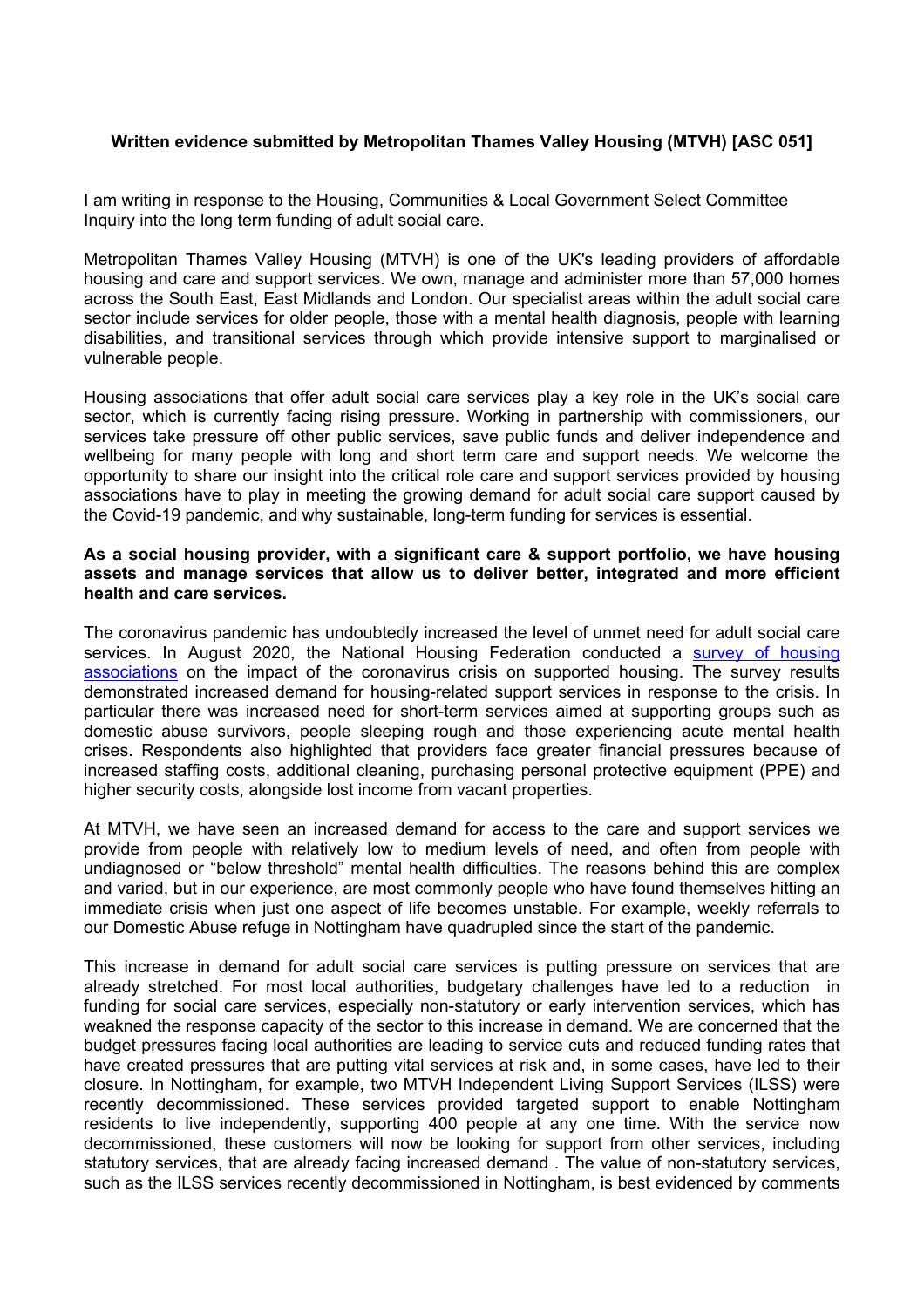we have received from people who have accessed the services. These powerful comments demonstrate why services such as these play a critical role in people's lives, particularly during the pandemic, and the potential impact further decommissioning could have for communities across the country:

## **"I would not be here today if my support worker had not come into my life."**

Customer suffering from financial abuse within the home affecting their mental health.

**"These services are a template that other agencies should adhere to. Extraordinarily professional, but tempered with a warm personal approach. Unusually good listening skills** and real patience. My wife and I felt supported and cared for. You do whatever you can to be able to reach out to as many people as you can. This kind of mature support is rare in our **experience and hugely needed!"**

Customer did not know what services were available and ILSS supported them with information on Finances, Benefits, Accessing services, and Assistive Technology.

Not only do these services enable better outcomes for individuals, they also serve to reduce the need for people to access more acute health and social care services, as well as helping to reduce the risk of eviction or homelessness; a scenario which will put pressure on social care further down the line. For example, between July 2019 and June 2020, this ILSS service in Nottingham supported 218 customers to increase their income; 145 to maintain their accommodation and avoid eviction; and 368 to access mental health and wellbeing support.

In this repect, the pandemic has exacerbated existing funding issues across the adult social care sector, putting increasing pressure on under-resourced services and highlighting the need for longterm funding reform. In our experience as a provider of adult social care services, this is less an issue of incentivising the social care market to compete on quality and instead about ensuring local authorities are adequately resourced to commission quality services. The significant cuts to local authority budgets in recent years has resulted in cuts to services which we are unable to accommodate. Handing back services to local authorities because we do not believe they can be run safely at the required cost, is not something we do lightly.

The pandemic has also changed the customer base of our care and support services. We are seeing an increased number of people using our support services for the first time, which is likely a direct result of the new challenges brought about as a result of the pandemic. For example. our Coronavirus Support Hub has shown us directly the increased need for mental health services from our residents in 'general needs' housing. The majority of these referrals have been from residents who are unfamiliar with the system and are in need of short-term intervention support. Since the start of the pandemic, our Coronavirus Support Hub has referred approximately 105 residents to mental health and wellbeing services. Other key referral areas include employment, fuel poverty and financial support. This highlights the unique offer that housing providers and holistic adult social care models can offer when it comes to identifying need and stabilising the market. Through shortterm, low-level intervention this approach is able to support people to maintain independence, and reduce the strain on more accute adult social care services and the NHS.

Our Essex Mental Health Intensive Enablement Service (EMHIES) exemplifies the role holistic social care models can play in stabilising the market. This service provides supported housing to adults with complex and enduring mental health needs through sixty-one units distributed across Essex. The service is designed to provide intensive, short-term support as an alternative to residential care and as preparation for more independent living. An independent evaluation has proven the EMHIES service reduces pressure on the overall mental health pathway in Essex by speeding up both discharge from hospital and successful exit from the pathway altogether; providing significant cost savings to the NHS and high value for money to Essex County Council, who commission the service